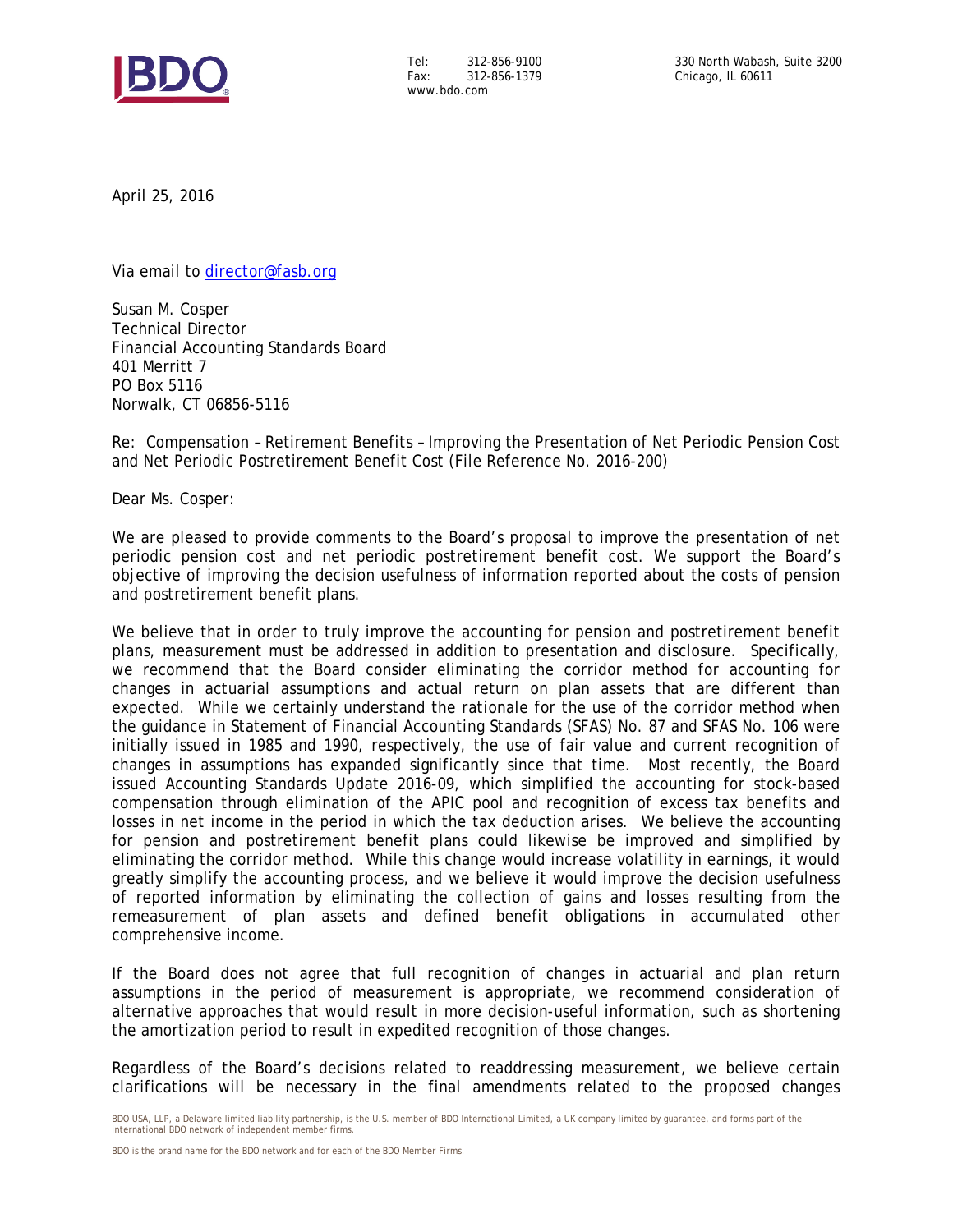Technical Director Financial Accounting Standards Board Page 2 of 5

concerning presentation. We believe certain changes would enhance and simplify the guidance for pension and postretirement benefits, as elaborated in the Appendix to this letter.

We would be pleased to discuss our comments with the FASB staff. Please direct questions to Angela Newell at (214) 689-5669 or Liza Prossnitz at (312) 233-1818.

Very truly yours,

 $200$  USA, LLP

BDO USA, LLP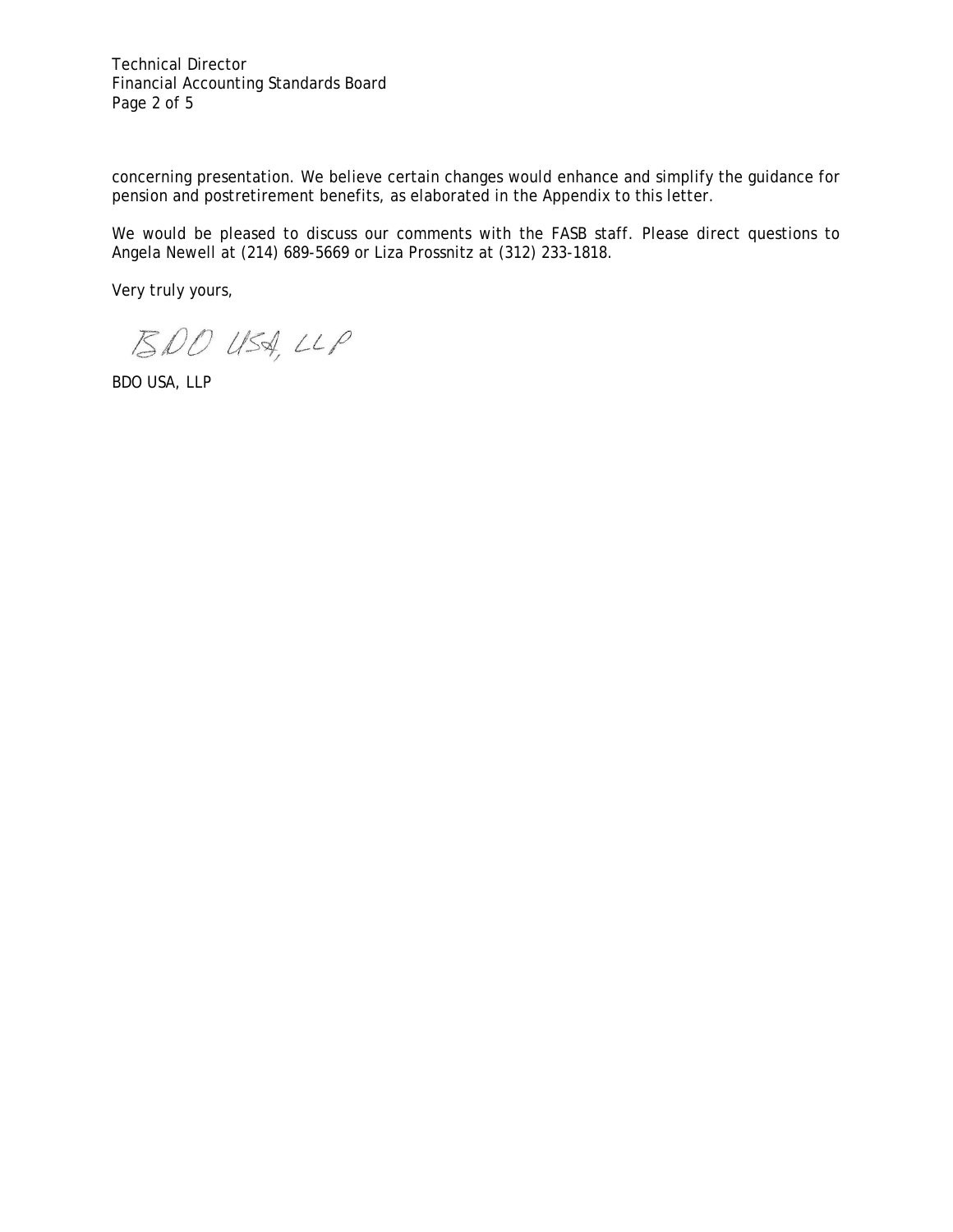Technical Director Financial Accounting Standards Board Page 3 of 5

### **Appendix**

### *Question 1: Should the service cost component be reported in the income statement apart from the other components of net benefit cost as defined in paragraphs 715-30-35-4 and 715-60-35-9 and be the only component eligible to be capitalized in assets? Why or why not?*

Because the components of net benefit cost are already disaggregated and reported in the footnotes to the financial statements, we do not believe that separately reporting the service cost component will improve the decision usefulness of the information available to financial statement users. In addition, we recommend considering the potential impacts this change might have on other areas of accounting where interest and time value elements are combined with other elements and reported as one amount. While the Board noted in BC7 that disaggregation would improve consistency with the reporting practice for many other parts of an entity's operations, other areas will continue to aggregate disparate components. For example, changes in the values of derivatives and changes in the value of contingent consideration in business combinations both combine an interest component with other components that result in a single element of income or expense. Without a strong rationale articulated in the basis for conclusions about why bifurcation of the various components of net periodic pension cost and net periodic postretirement benefit cost provide more decision-useful information, preparers may inappropriately analogize to this guidance in other areas in which the literature is silent. Assuming the Board would not welcome such an analogy, we recommend that the Board articulate the concept underpinning bifurcation in this situation, and why it does not impact other areas of accounting.

Although we do not agree that separate presentation of service cost improves financial reporting, we would not object to reporting components of net benefit cost as compensation expense within operating income and components related to interest expense and investment returns outside of operating income. However, we note that the service cost component is not the only component of net periodic benefit pension cost and net periodic postretirement benefit cost that relate to compensation. Specifically, we believe that the proposals would be enhanced by including the prior service cost or credit component with service cost in operating income. We note the Board's comments in BC8 that this component is not exclusively related to the current period's employee services and is not expected to arise frequently in the future. However, generally accepted accounting principles often require recognition of costs within operating income that may not relate solely to the current period nor are expected to recur in the future. Impairment losses are one such example. We do not believe that the fact that prior service cost does not exclusively relate to the current period and is not expected to arise frequently in the future outweighs the concept that costs associated with compensation should be accounted for in a like manner.

We agree that the items reported in operating income should be the only components eligible to be capitalized in assets. We agree that the interest cost component reflects an accounting convention resulting from the requirement to present pension and postretirement benefit liabilities on a discounted basis, rather than a borrowing cost incurred for the qualifying asset.

*Question 2: Would it be useful to require presentation of the prior service cost or credit component separately from the other components? Should all of the components of net benefit cost other than the service cost component (for example, the prior service cost or credit component) be presented outside a subtotal of income from operations, if one is presented? Why or why not?*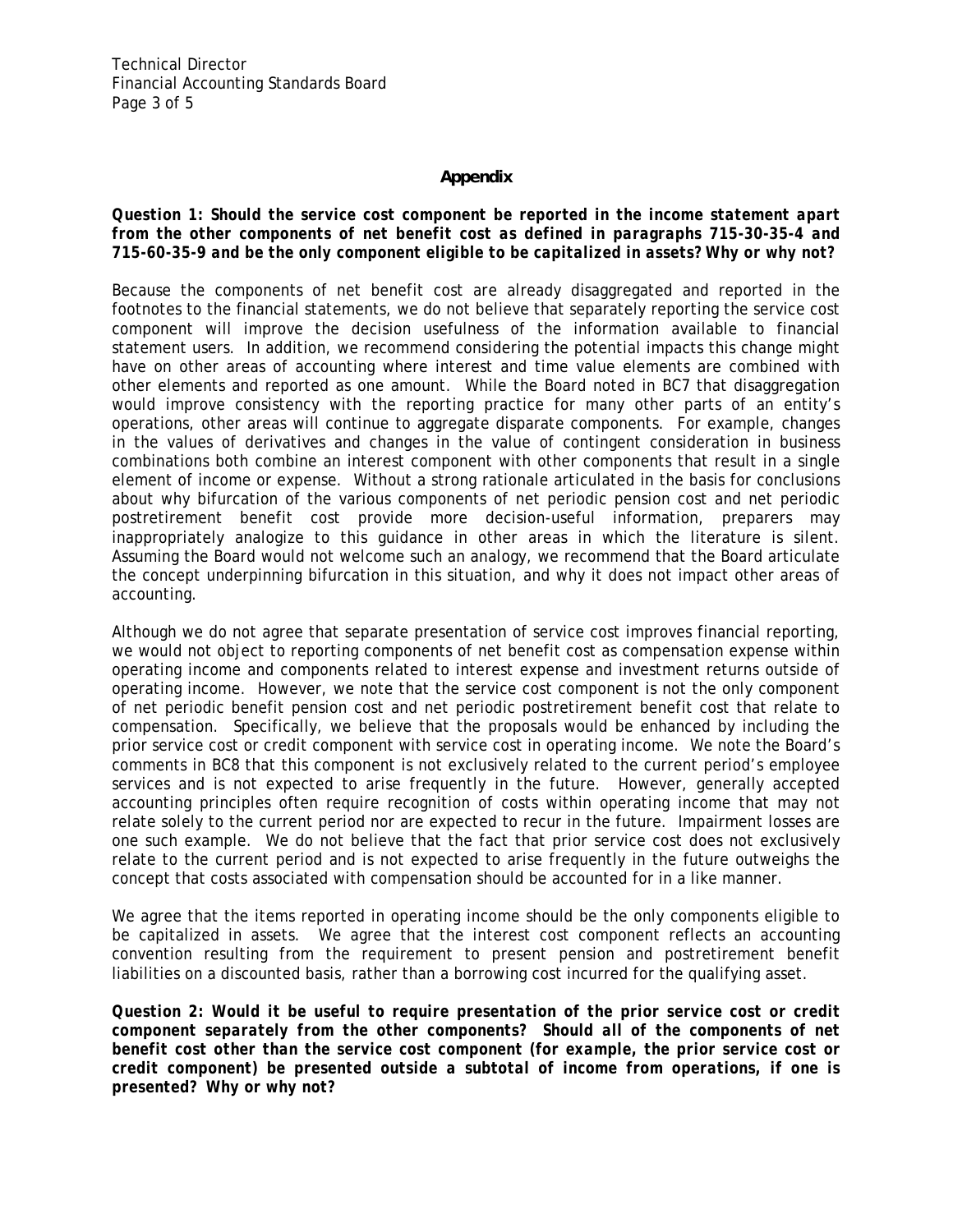Technical Director Financial Accounting Standards Board Page 4 of 5

As noted above, we believe that prior service cost should be reported within income from operations with service cost. We agree that the other components of net benefit cost should be presented outside a subtotal of income from operations. We agree that the other components primarily represent financing activities, which are historically presented below operating income.

#### *Question 3: Would it be useful to require presentation of the net amount of the interest cost component and expected return on plan assets separately from the other components of net benefit cost to improve convergence with International Financial Reporting Standards (IFRS) or for other purposes? Why or why not?*

We do not believe that separate presentation of the interest cost component and expected return on plan assets separately from the other components of net benefit cost would provide a significant benefit to users of the financial statements. While we would not object to separate presentation with the goal of improving convergence with IFRS, we would object to a requirement to present the interest cost component in a single financial statement caption with other interest expense. As noted above, we do not believe that the interest cost component represents a borrowing cost, and thus should not be reported with interest expense related to borrowing.

# *Question 4: Would the proposed amendments improve the usefulness of financial information provided to users? Why or why not?*

As noted above in response to question 1, we do not agree that the proposed amendments improve the usefulness of financial information provided to users, primarily because the proposed amendments do not provide incremental information beyond what is already available to a user in the footnotes to the financial statements.

# *Question 5: Should the proposed amendments be different for rate-regulated entities? Why or why not?*

We do not believe that the proposed amendments should be different for rate-regulated entities. In many cases, existing accounting requirements for net periodic pension cost and net periodic postretirement benefit cost are already different than the methods required by regulatory bodies for rate-making and other purposes. In those instances, the rate-regulated entities account for the difference through the recognition of a regulatory asset or liability. We believe that any additional differences caused by the proposed amendments would be treated in the same manner.

*Question 6: Would the proposed amendments be operable without incurring significant incremental costs by entities (such as not-for-profit entities, entities that enter into costplus contracts or government contracts including but not limited to contracts under Cost Accounting Standards Board regulations, and entities that allocate cost from cost pools)? Why or why not?* 

We do not believe that the proposed amendments would result in significant incremental costs.

*Question 7: How much time would be necessary to adopt the proposed amendments? Should early adoption be permitted? Would the amount of time needed to apply the proposed amendments by entities other than public business entities be different from the amount of time needed by public business entities? Why or why not?*